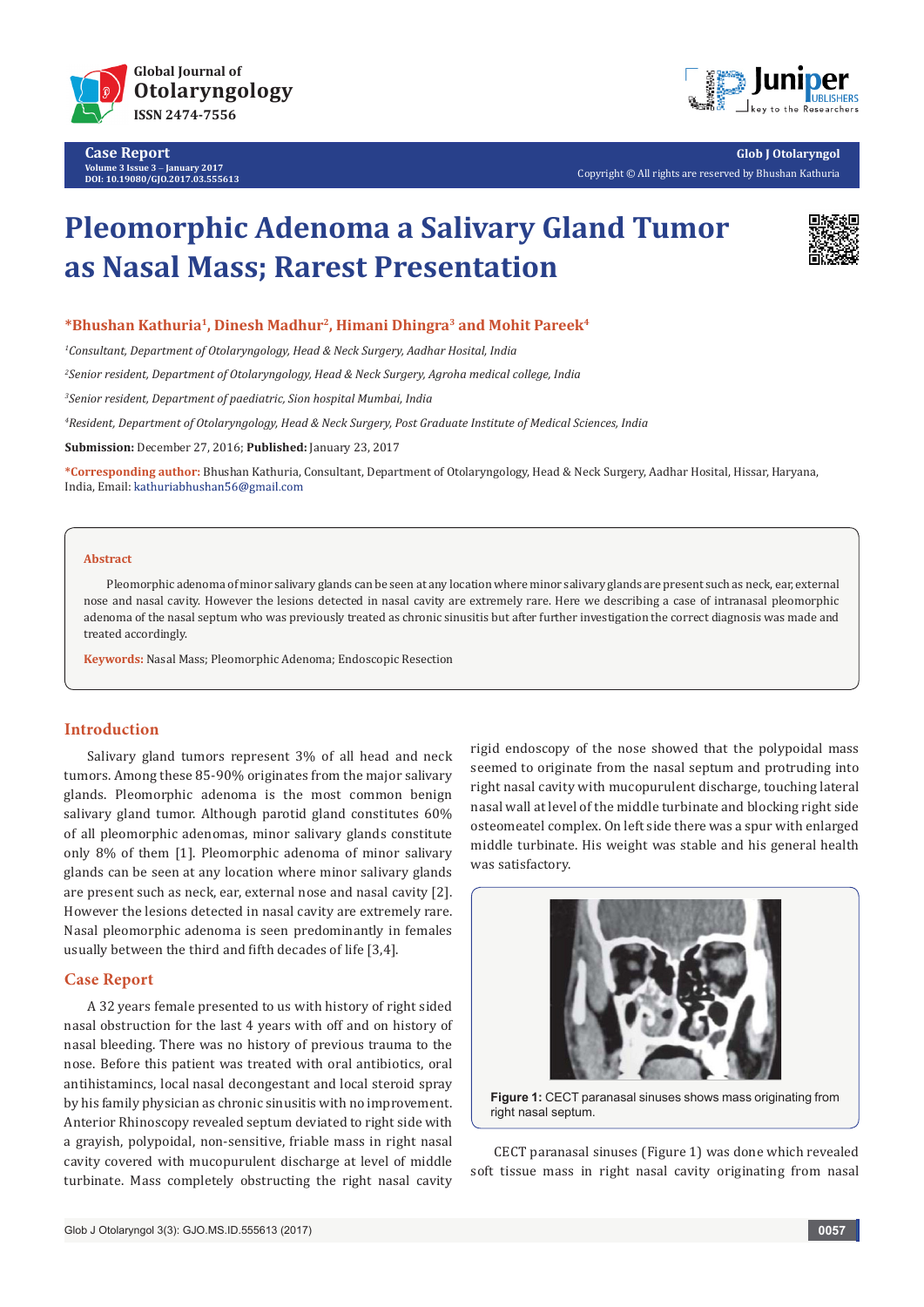septum blocking right osteomeatel complex. Bilateral ehmoids, frontal and sphenoid sinuses were clear. The lesion displaced the lateral nasal wall laterally and did not show any evidence of bony destruction. Biopsy was taken from the mass endoscopically and sent for histopathological examination. The biopsy report suggested the specimen to be fibroepithelial polyp. However considering the age of the patient, clear paranasal sinuses and nasopharynx on CECT paranasal sinuses, endoscopic removal was planned. Incision given over septum anterior to attachment of the mass, mucoperichondrial flap elevation was done with cottle's elevator under direct visualization with a 0-degree endoscope. Mass was found not adherent to nasal septum.

A tumor mass of size approximately 2.5x1.5x1cm was excised with small part of septal mucoperichondrium around and sent for histopathological examination. Post-operative period was uneventful and patient was discharged after 2 days of hospital stay. Histopathological report revealed features of pleomorphic adenoma revealing epithelial lined tubules, ducts, proliferation of myoepithelial cells and pseudocartilaginous areas (Figure 2). At 6 months follow up period patient is relieved of symptoms of obstruction and epistaxis, and nasal examination shows no abnormality or recurrence.



**Figure 2:** Histopathological report revealing epithelial lined tubules, ducts, proliferation of myoepithelial cells show spindle morphology and arranged in dense fascicles.

## **Discussion**

The most common tumors of the major salivary glands are pleomorphic adenomas, but in rare instances, they can occur in respiratory tract (via minor salivary glands). In the upper respiratory tract, the most favoured site is the nasal cavity, followed by maxillary sinus and the nasopharynx. Cases have been reported in the nasal cavity, paranasal sinuses, nasopharynx, oropharynx, hypopharynx and the larynx [5]. The first reported case in the literature of a pleomorphic adenoma of nasal cavity was in 1929 [6]. There is no reported correlation with occupational exposure or inhaled toxic chemical compounds. Compagno and Suzuki presented their series of pleomorhic adenoma located in nasal cavity [7]. The most common site of origin was the bonycartilaginous septum. Although the vast majority of minor mucosal and serous glands are located on the

lateral nasal wall, pleomorphic adenomas in the nasal cavity mostly originate from the nasal septum [8].

It is generally known to be a slow-growing tumour and, therefore, clinical symptoms appear after a long silent period. Patients commonly present with gradual worsening of unilateral nasal obstruction and occasional epistaxis. Less commonly, when the tumoural mass reaches a relatively large size, to that of the nasal cavity, external swelling of the nasal pyramid as well as pain may be present. The clinical features, such as absence of superficial ulceration, no bleeding either on touch or spontaneously and lack of invasion of surrounding structures suggest a benign nature of the mass.

Differential diagnosis of intra-nasal pleomorphic adenoma includes both malignant and benign tumours such as squamous cell carcinoma, adenocarcinoma, adenoid cystic carcinoma, mucoepidermoid carcinoma, melanoma, olfactory esthesioneuroblastoma , polyps, papillomas (including inverted papilloma), angiofibromas and osteomas [9]. Differential diagnosis can also be difficult in the presence of a neuroestesioepithelioma. Diagnosis is possible on account of the lack of an extracellular neurofibrillar structure, neurotubules, neurosecretive granules and due to the presence of mucinous material and the rarity of malpighian lobules disseminated in the pleomorphic adenoma [10].

While complete excision of the tumour with histologically clear margins is mandatory, the surgical approach will depend upon the size, location and extension. A radical and wide resection lowers the risk of recurrence, especially when the capsule is interrupted and a direct contact with the surrounding normal tissue is present. Approaches include lateral rhinotomy [11,12], trans-nasal or mid-facial degloving and intra-nasal excision [13]. The present patient underwent endoscopic resection since the tumour was small enough to observe under the endoscope. The advantages of endoscopic resection include no external scar, less blood loss. Recurrences are not frequent, Compagno and Wong reported 3 cases of local recurrences in 40 patients (7.5%), probably, as they thought, due to the amount of myxoid stroma of the tumour, which could be split into the surgical field [4].

The potential risk of malignant transformation of the pleomorphic adenoma is about 6% and is predominantly seen in the female patients [3]. The risk is increased by delay in diagnosis. There has also been a report of metastasis to the submandibular lymph-node, in a recurrent septal pleomorphic adenoma, 17 years after the first diagnosis. Even in this case, the microscopic features of both the primary and metastatic lesion were benign as a result of incomplete excision or inadvertent disruption of the tumour with consequent spread through haematogenous or lymphatic routes [14]. The outlook for intranasal pleomorphic adenomas tumors is better than for those in other ectopic sites, because they show early symptoms leading to an early diagnosis.